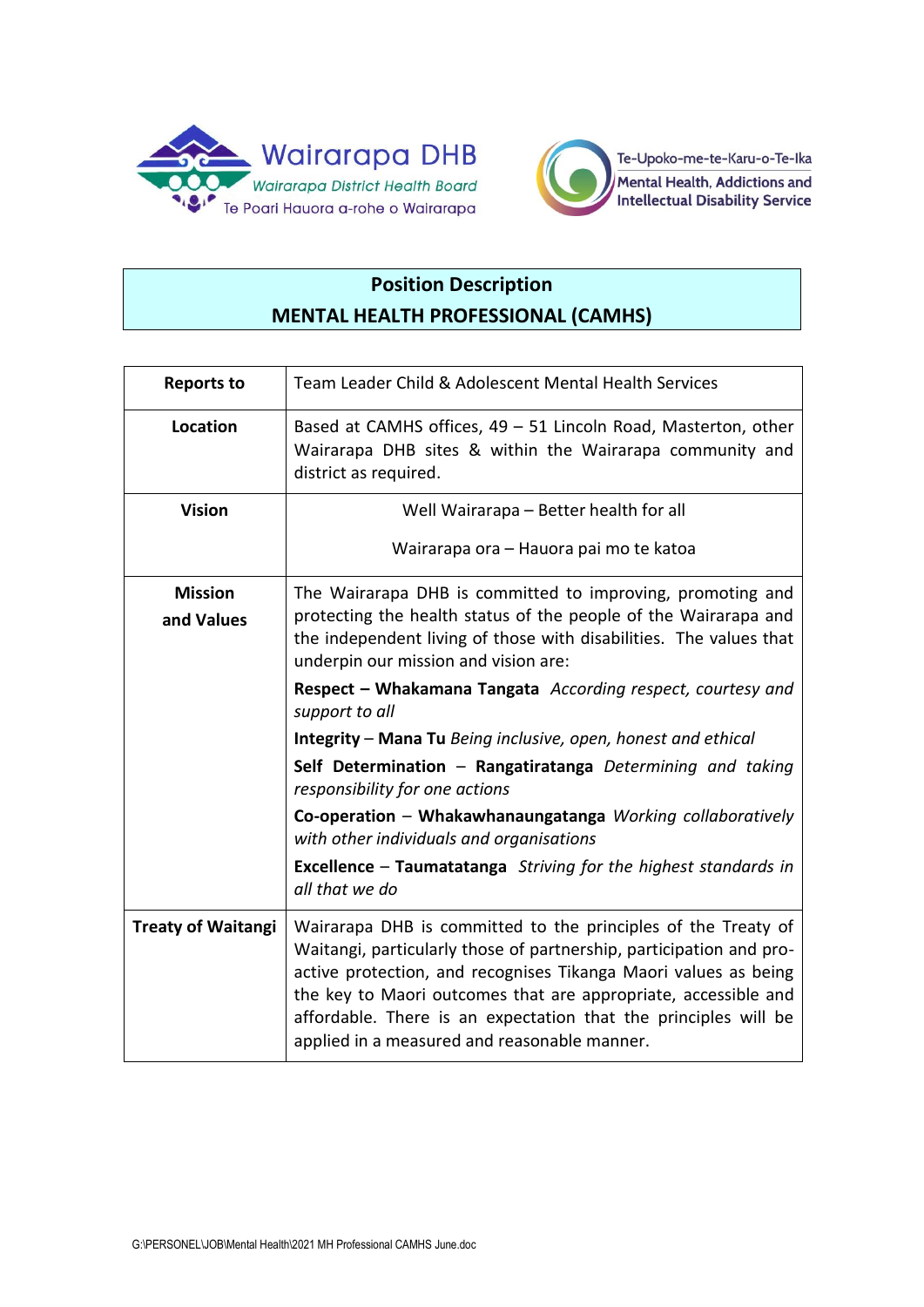### **Position Overview**

| <b>Primary Function</b><br>of Position | • To provide assessment, treatment and case management of<br>children, adolescents and their whanau, families, and<br>caregivers.<br>• To work as an effective member of the multi-disciplinary<br>team.<br>To provide consultation and liaison to other services and<br>agencies. |
|----------------------------------------|------------------------------------------------------------------------------------------------------------------------------------------------------------------------------------------------------------------------------------------------------------------------------------|
|                                        | To contribute to clinical and service development aspects of<br>the CAMH service.<br>To provide information and education as required to staff,<br>$\bullet$<br>tamariki, rangatahi and their whanau and families.                                                                 |

| <b>Key Relationships</b> |                                                       |  |
|--------------------------|-------------------------------------------------------|--|
|                          |                                                       |  |
| <b>Internal</b>          | Mental Health Services Manager<br>$\bullet$           |  |
|                          | Mental Health Service staff                           |  |
|                          | Wairarapa District Health Board staff                 |  |
|                          | Māori Health Coordinator & Committee                  |  |
|                          |                                                       |  |
| <b>External</b>          | Tamariki, rangatahi, children and young people        |  |
|                          | Families, whanau and caregivers                       |  |
|                          | Community & Statutory agencies                        |  |
|                          | IWI / Māori Health agencies / other cultural agencies |  |
|                          | GPs and other Primary providers                       |  |
|                          | Regional & National Mental Health providers           |  |
|                          |                                                       |  |

### **Accountabilities**

| <b>KEY RESULT AREAS</b>                              | <b>EXPECTED OUTCOMES</b>                                                                                                                                                                                                                                                                                                                                   |
|------------------------------------------------------|------------------------------------------------------------------------------------------------------------------------------------------------------------------------------------------------------------------------------------------------------------------------------------------------------------------------------------------------------------|
| Provide child and family assessment<br>and treatment | completed<br>using<br>Assessments<br>$\bullet$<br>are<br>tools<br>for<br>appropriate<br>and<br>age<br>circumstances of tamariki, rangatahi /<br>children and young people.<br>Obtains information as appropriate from<br>$\bullet$<br>schools, other sources and agencies with<br>parental consent.<br>Completes assessment of whanau/family.<br>$\bullet$ |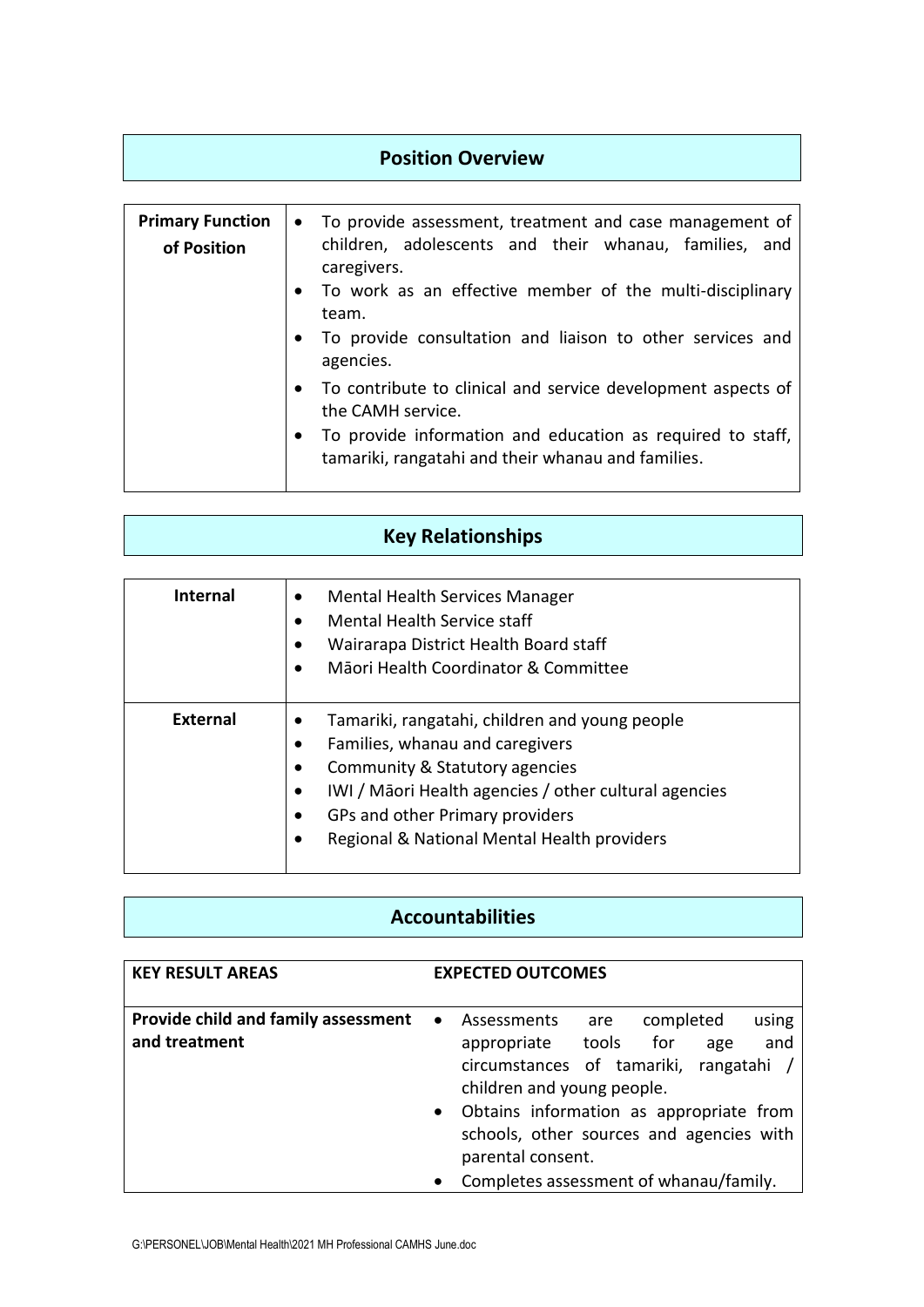|                               |           | Communicates the results of assessments          |
|-------------------------------|-----------|--------------------------------------------------|
|                               |           | to the referrer and parents in language that     |
|                               |           | is appropriate to the whanau/family.             |
|                               |           | Provides a wide range of treatment options       |
|                               |           | as identified by the assessment process i.e:     |
|                               |           | $\triangleright$ Family therapy                  |
|                               |           | $\triangleright$ Individual therapy              |
|                               |           |                                                  |
|                               |           | $\triangleright$ Working with parents            |
|                               |           | $\triangleright$ Group work                      |
|                               |           | Carries out treatment and therapeutic            |
|                               |           | interventions according to<br>professional       |
|                               |           | standards.                                       |
|                               |           | Participates<br>discussions<br>in<br>case<br>and |
|                               |           | contributes to ongoing treatment plans.          |
|                               |           | Ensures involvement and participation of         |
|                               |           | whanau, family and caregivers in planning        |
|                               |           | of treatment and interventions.                  |
| Case management               | $\bullet$ | Provides case management for tamariki,           |
|                               |           | rangatahi / children and young people and        |
|                               |           | their whanau and families as allocated via       |
|                               |           | the Intake process.                              |
|                               |           | Ensures efficient coordination of care and       |
|                               |           | treatment in consultation with the multi-        |
|                               |           | disciplinary team, whanau and families,          |
|                               |           |                                                  |
|                               |           | other agencies and service providers.            |
|                               |           | <b>Maintains</b><br>responsibility<br>for        |
|                               |           | implementation and coordination of clinical      |
|                               |           | regarding the planning<br>decisions<br>and       |
|                               |           | process of treatment and therapy.                |
| Be a pro-active member of the | $\bullet$ | Teamwork<br>displayed<br>others'<br>is<br>and    |
| multi-disciplinary team       |           | expertise, strengths<br>limitations<br>and       |
|                               |           | acknowledged.                                    |
|                               | $\bullet$ | Liaison and consultation with the team           |
|                               |           | ensures care and treatment options are           |
|                               |           | negotiated to meet the best outcomes for         |
|                               |           | tamariki, rangatahi / children and young         |
|                               |           | people, and their whanau, families and           |
|                               |           | caregivers.                                      |
|                               | ٠         | Communication is effective in raising issues     |
|                               |           | affecting tamariki, rangatahi / children and     |
|                               |           | people's<br>and<br>young<br>care,<br>sharing     |
|                               |           | knowledge and information.                       |
|                               |           |                                                  |
|                               |           | Active participation is maintained in team       |
|                               |           | meetings to plan quality clinical care and       |
|                               |           | contribute to service planning.                  |
|                               |           | Active participation is maintained in the        |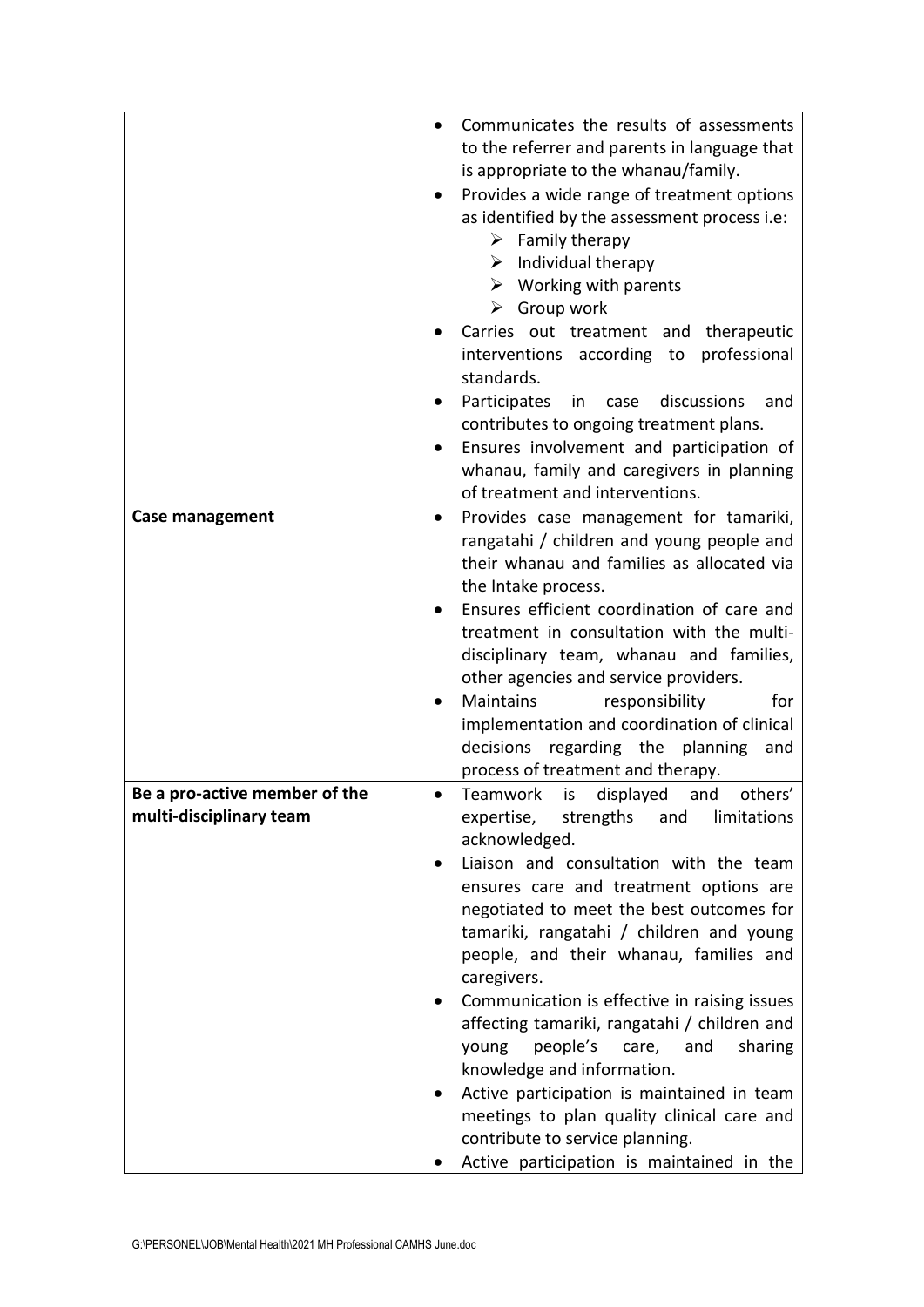|                                   | ٠         | development of clinical / client-care<br>pathways.<br>Commitment to Quality Improvement is<br>demonstrated<br>by<br>identifying<br>quality<br>initiatives within own practice and services<br>to tamariki, rangatahi / children and young<br>people. |
|-----------------------------------|-----------|------------------------------------------------------------------------------------------------------------------------------------------------------------------------------------------------------------------------------------------------------|
| Assist in providing a safe        | $\bullet$ | Clients are treated with respect and their                                                                                                                                                                                                           |
| environment which promotes health |           | comfort, privacy and dignity is maintained.                                                                                                                                                                                                          |
| and well-being                    | ٠         | Risk assessment and management plans<br>are incorporated to the care planning<br>process.                                                                                                                                                            |
|                                   | $\bullet$ | Practice<br>demonstrates<br>knowledge<br>and<br>understanding of the theory and concepts<br>of managing challenging incidents<br>and<br>behaviour.                                                                                                   |
|                                   |           | Knowledge of the Health & Disability Code<br>of Rights is applied in practice and<br>performance.                                                                                                                                                    |
|                                   | $\bullet$ | Commitment to cultural awareness and<br>sensitivity is demonstrated in practice.                                                                                                                                                                     |
|                                   | $\bullet$ | Knowledge of the principles of the Treaty of<br>Waitangi is applied in practice<br>and<br>performance.                                                                                                                                               |
|                                   |           | Tamariki, rangatahi / children and young<br>and<br>their<br>family,<br>people<br>whanau<br>satisfaction is maintained and outcomes<br>measured via satisfaction surveys and key<br>performance indicators.                                           |
| Consultation/Liaison              | $\bullet$ | Effective support networks are developed                                                                                                                                                                                                             |
| Communication                     |           | and assist in advocating for tamariki,<br>rangatahi / children and young people and<br>their whanau, family needs.                                                                                                                                   |
|                                   |           | Effective communication and liaison is<br>maintained with the multi-disciplinary<br>team, key providers and agencies.                                                                                                                                |
|                                   | ٠         | Liaison is maintained as required with<br>regional and national Child & Adolescent<br>Mental Health service staff.                                                                                                                                   |
|                                   |           | Consultation seeks input and advice from<br>Māori Mental Health staff and other<br>cultural agencies to meet cultural needs of<br>tamariki, rangatahi / children and young<br>people and their whanau, families and<br>caregivers.                   |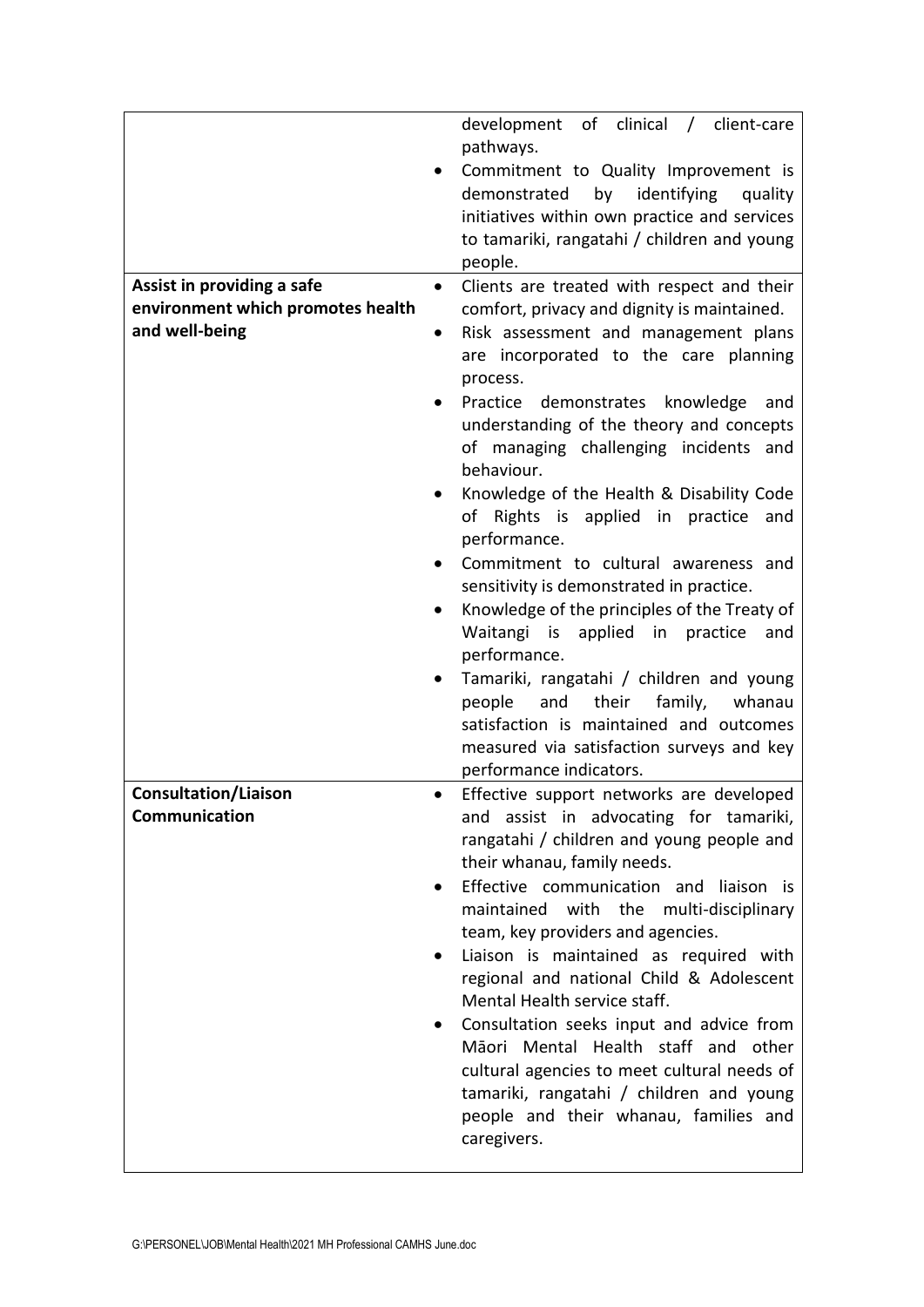| <b>Documentation</b>                                | Comprehensive clinical case notes are kept<br>up-to-date in accordance with relevant<br>legislation, Wairarapa District Health Board<br>policies and service procedures.<br>Acknowledges<br>referral<br>sources<br>and<br>maintains documented communication as |
|-----------------------------------------------------|-----------------------------------------------------------------------------------------------------------------------------------------------------------------------------------------------------------------------------------------------------------------|
|                                                     | appropriate.<br>Documented communication with referrers<br>٠                                                                                                                                                                                                    |
|                                                     | and other providers is maintained.                                                                                                                                                                                                                              |
|                                                     | Statistics are accurately recorded in a<br>$\bullet$                                                                                                                                                                                                            |
|                                                     | timely manner.                                                                                                                                                                                                                                                  |
| <b>Education/Professional</b><br><b>Development</b> | In-service training is attended and training<br>$\bullet$                                                                                                                                                                                                       |
|                                                     | offered to other staff, services and agencies<br>as appropriate.                                                                                                                                                                                                |
|                                                     | Peer support and supervision is undertaken                                                                                                                                                                                                                      |
|                                                     | with colleagues.                                                                                                                                                                                                                                                |
|                                                     | Clinical supervision is undertaken<br>in in<br>$\bullet$                                                                                                                                                                                                        |
|                                                     | accordance with service procedure and                                                                                                                                                                                                                           |
|                                                     | relevant guidelines.                                                                                                                                                                                                                                            |
|                                                     | Professional Development<br>plans<br>and<br>$\bullet$                                                                                                                                                                                                           |
|                                                     | Performance Appraisal is arranged with the<br>Team Leader in consultation with the                                                                                                                                                                              |
|                                                     | Service Manager.                                                                                                                                                                                                                                                |
|                                                     | Professional and cultural training needs are                                                                                                                                                                                                                    |
|                                                     | identified and actioned.                                                                                                                                                                                                                                        |
|                                                     | Practice demonstrates compliance with<br>$\bullet$                                                                                                                                                                                                              |
|                                                     | standards associated with professional<br>qualification and / or training base.                                                                                                                                                                                 |
|                                                     | Delivery of clinical services meets the                                                                                                                                                                                                                         |
|                                                     | standards required by Wairarapa District                                                                                                                                                                                                                        |
|                                                     | Health Board policies and Mental Health                                                                                                                                                                                                                         |
|                                                     | Service procedures.                                                                                                                                                                                                                                             |
|                                                     | Active participation in and contribution to                                                                                                                                                                                                                     |
|                                                     | service development supports the strategic                                                                                                                                                                                                                      |
|                                                     | direction, viability and integrity of Mental                                                                                                                                                                                                                    |
|                                                     | Health services.                                                                                                                                                                                                                                                |
| Provide support and consultation to                 | Be available to provide support, advice and<br>٠                                                                                                                                                                                                                |
| the Crisis & Acute Intervention                     | consultation<br>the<br>Crisis<br>to<br>&<br>Acute                                                                                                                                                                                                               |
| <b>Team</b>                                         | Intervention team as required.                                                                                                                                                                                                                                  |
| <b>Other duties</b>                                 | Be available to undertake role-related<br>duties as mutually agreed with the Team                                                                                                                                                                               |
|                                                     | Leader<br>and<br>Mental<br>Health<br><b>Services</b>                                                                                                                                                                                                            |
|                                                     | Manager.                                                                                                                                                                                                                                                        |
| <b>Quality, Safety and Risk</b>                     | staff/colleagues<br><b>Ensures</b><br>all<br>maintain                                                                                                                                                                                                           |
|                                                     | safety standards on the job<br>adequate                                                                                                                                                                                                                         |
|                                                     | through<br>consultation,<br>training<br>and                                                                                                                                                                                                                     |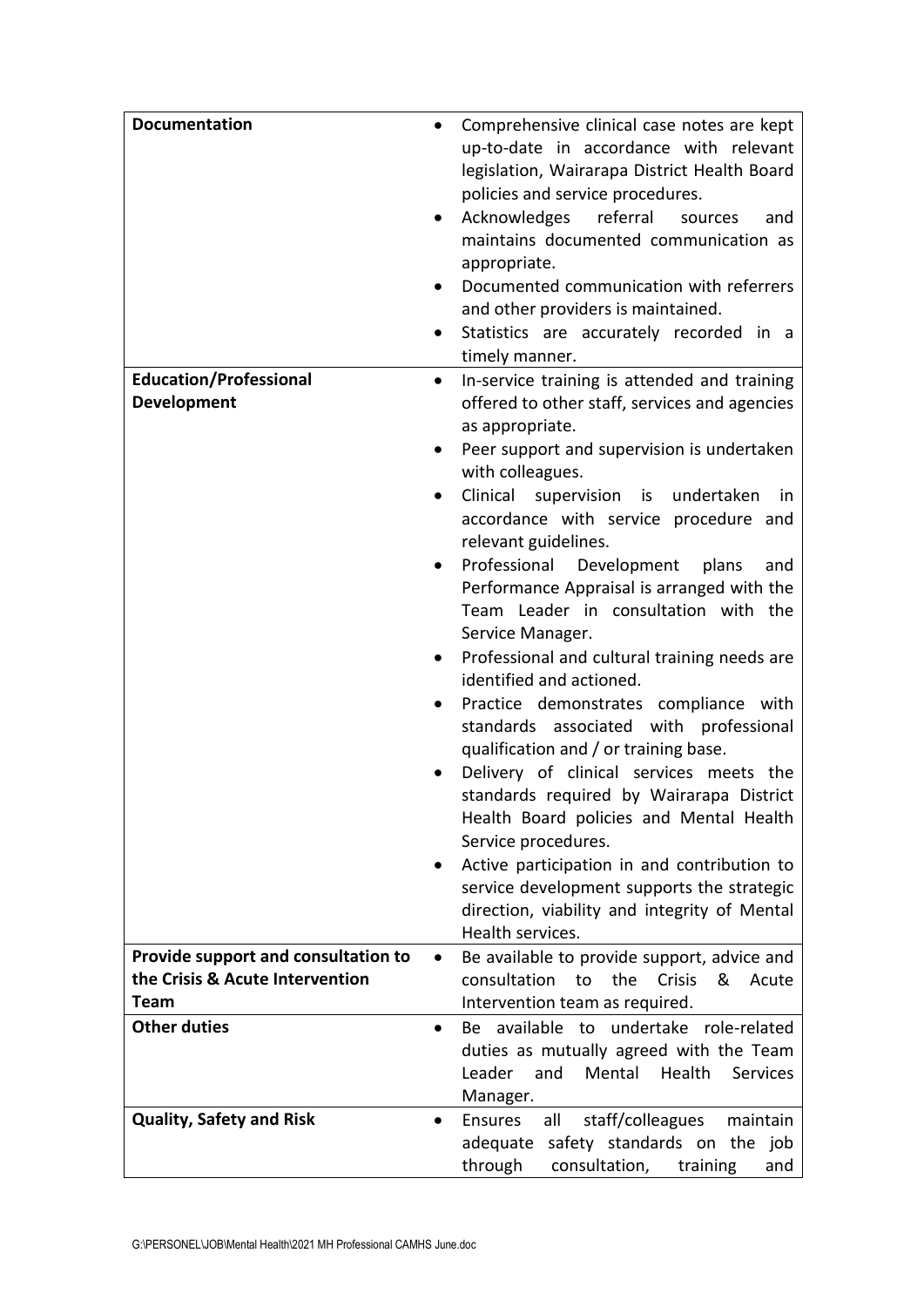|                                                                  | supervision.<br>Ensures own and others safety at all times.<br>Complies with policies, procedures and safe<br>$\bullet$<br>systems of work.<br>Reports all incidents/accidents, including<br>near misses, in a timely fashion.<br>Is involved in health and safety through<br>participation and consultation.<br>Actively<br>participates<br>hazard<br>in<br>the<br>management and identification process.<br>Escalates Risk as per the Risk Management<br>Policy.<br>Demonstrates the values of WDHB in their<br>work.                                                                                                                                                                                                                                                                                                                                                                                                                                                                                                                                                                                                                                                                 |
|------------------------------------------------------------------|-----------------------------------------------------------------------------------------------------------------------------------------------------------------------------------------------------------------------------------------------------------------------------------------------------------------------------------------------------------------------------------------------------------------------------------------------------------------------------------------------------------------------------------------------------------------------------------------------------------------------------------------------------------------------------------------------------------------------------------------------------------------------------------------------------------------------------------------------------------------------------------------------------------------------------------------------------------------------------------------------------------------------------------------------------------------------------------------------------------------------------------------------------------------------------------------|
| To Act within legal boundaries and<br>the Wairarapa DHB policies | accordance<br>Health<br>with<br>the<br>In.<br>$\bullet$<br>Practitioners' Competence Assurance Act<br>2003 your appointment is subject to you<br>demonstrating that you are registered with<br>the relevant professional body and that<br>your scope of practice enables you to<br>undertake the duties of the position to<br>which you have been appointed.<br>Inform your Manager immediately upon<br>notification from your registering body that<br>your scope of practice has changed or of<br>the suspension, cancellation or imposition<br>of any conditions on your registration.<br>Ensure that all records are maintained<br>accurately<br>and<br>accordance<br>with<br>in<br>legislation and Wairarapa District Health<br>Board policy.<br>Provide<br>appropriate<br>information<br>in.<br>accordance with the Privacy Act and other<br>relevant legislation and Wairarapa District<br>Health Board policy.<br>Through<br>practice<br>performance<br>and<br>demonstrate knowledge and application of<br>the principles of the Treaty of Waitangi.<br>Familiarise self with the requirements of<br>the Approved Code of Practice for the Safe<br>Use of Visual Display Units. |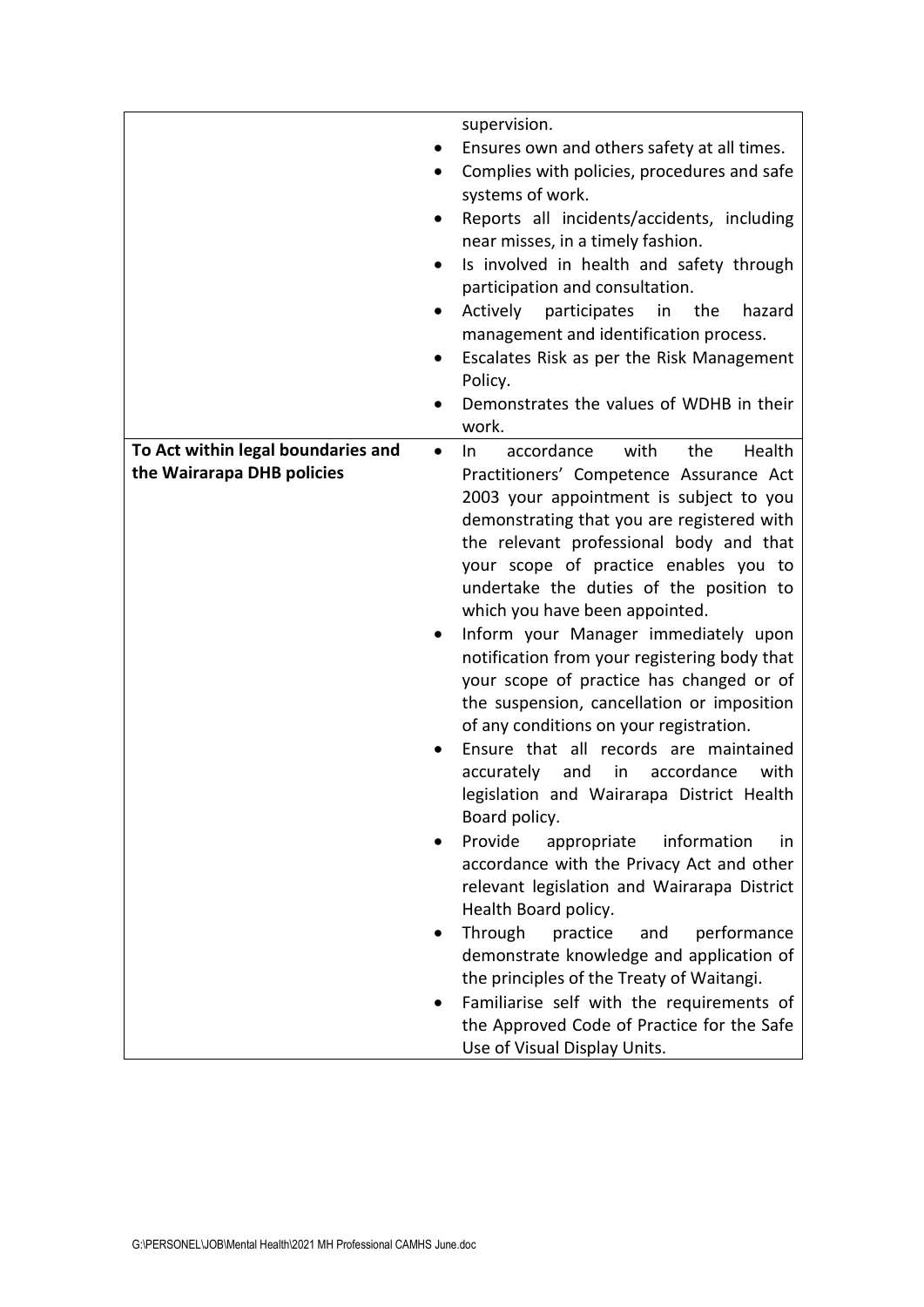## **Person Specification**

| <b>Education and</b><br><b>Qualifications</b>   | A recognised and relevant professional qualification (Child<br>$\bullet$<br>Psychotherapist, Social Work, Occupational Therapist,<br>Clinical Psychologist or Registered Nurse).                                                                                                                                                                                                                  |
|-------------------------------------------------|---------------------------------------------------------------------------------------------------------------------------------------------------------------------------------------------------------------------------------------------------------------------------------------------------------------------------------------------------------------------------------------------------|
| <b>Experience</b>                               | <b>Essential</b><br>Proven skills and experience in a variety of therapeutic<br>approaches.<br>Proven experience in working with specialist mental health<br>issues and mental illness.<br>A commitment to EEO principles and the implication of<br>$\bullet$<br>these to Mental Health.<br>Experience in responding to MH crises.<br>Child and adolescent mental health experience.<br>$\bullet$ |
| <b>Awareness and</b><br><b>Understanding of</b> | <b>Essential</b><br>A working knowledge of the Mental Health Act 1992 and<br>amendments.<br>Knowledge and understanding of the principles of the<br>Treaty of Waitangi and the ability to apply in practice.                                                                                                                                                                                      |
| <b>Skills and</b><br><b>Competencies</b>        | <b>Essential</b><br>A current driver's license.<br><b>Desirable</b><br>Excellent communication and interpersonal skills.<br>Motivation and the ability to work independently across a<br>variety of settings.<br>Ability to work as part of the team and contribute to a<br>positive team culture.                                                                                                |